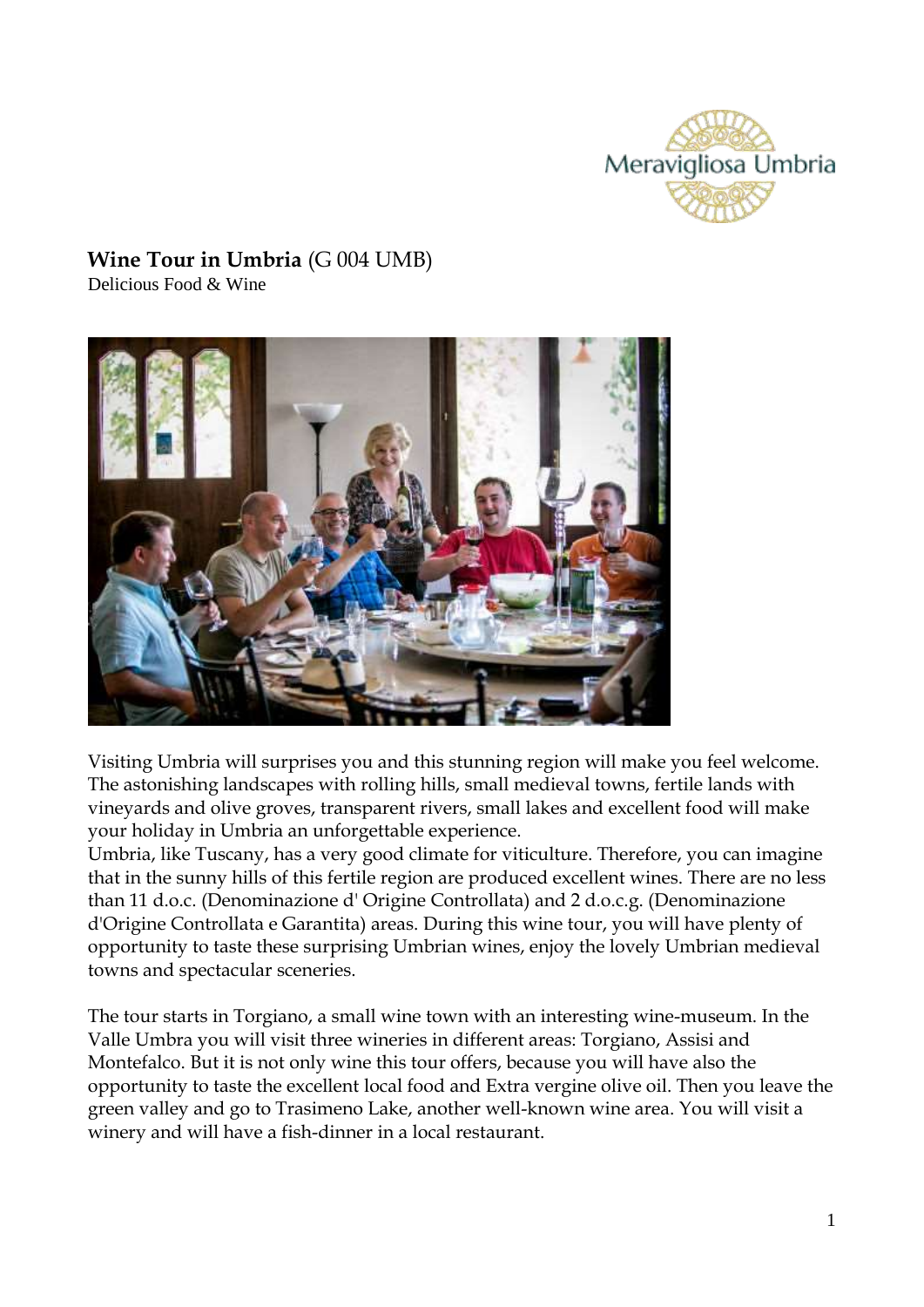On request, you can book an extra night for another gourmet experience, like a cooking class or go for a truffle hunting into the woods.



# **Wine Tour in Umbria**

**Period**: from end of March until the end of Oktober (other months on request)

# **Program day by day**

# **Day 1 Arrival at your hotel in Torgiano**

You are expected in your hotel, which is very appropriately named for this tour, Al Grappolo d'Oro (the golden bunch of grapes). The hotel is situated in the little historical centre of Torgiano. From the pool in the garden you have a nice view over the Lungarotti vineyards.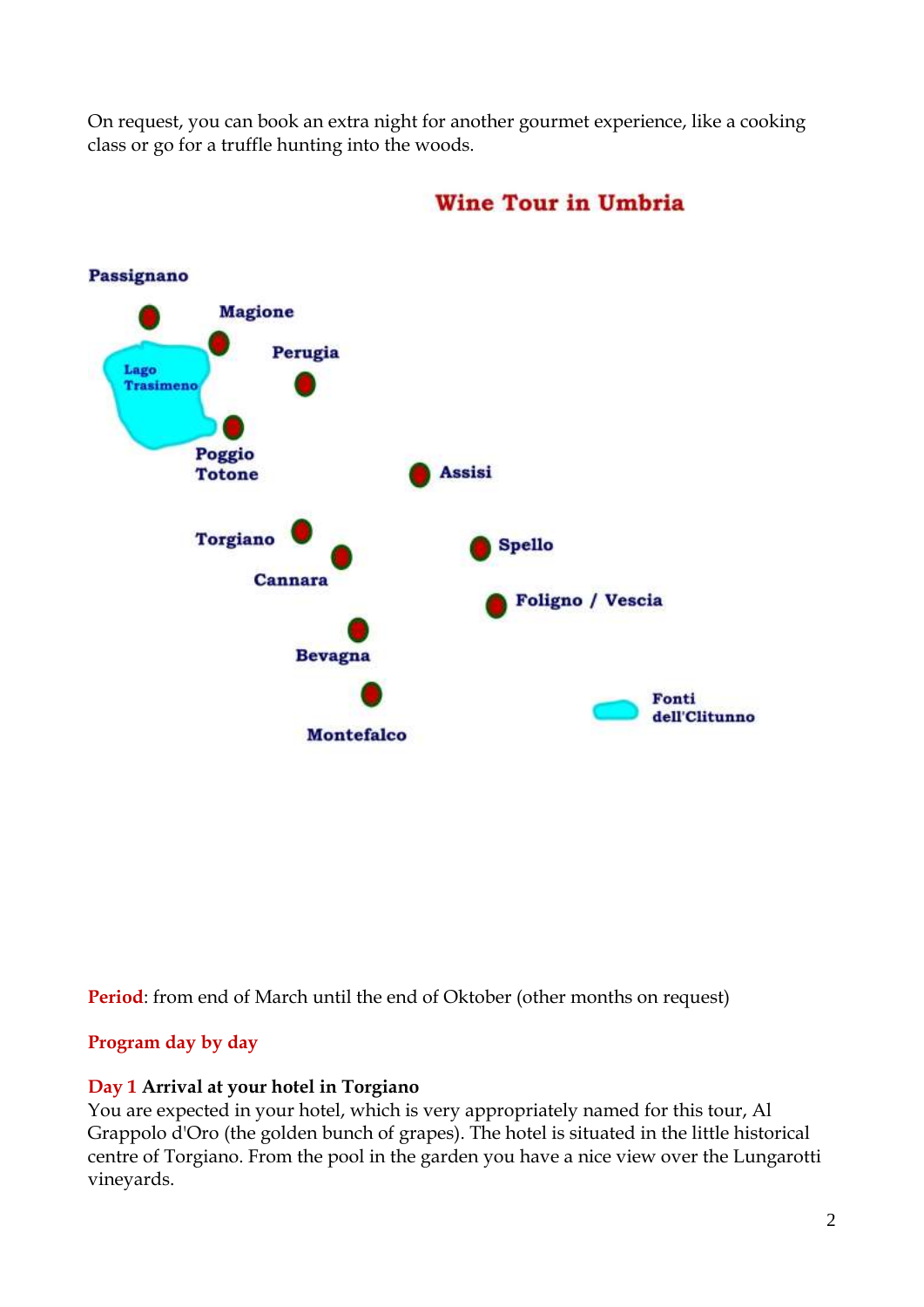Tonight you will dine in a restaurant nearby. Excellent Umbrian cookery with also truffle based dishes is combined with a delicious local wine, like the Arringatore, a DOC red wine from the hills around Perugia or the red Rosso di Montefalco wine.

#### **Day 2**: **Torgiano and Assisi**

Torgiano has an interesting wine-museum, which you might want to visit this morning. It is situated in the 17th century Baglioni Graziani Palace. The museum opened in 1974 and is owned by the Lungarotti family, which has a long tradition in wine production. The museum examines different aspects of vine cultivation and winemaking and it also exhibits the private collection of Maria Grazia Lungarotti, which includes ceramics, wine jugs, etchings. Around 11.00 o'clock you will be expected in the Lungarotti winery, where you visit the winery and after it will taste three of their wonderful wines. On Sundays, the winery is closed and you will have the tasting in the Osteria.

In the afternoon, you have time to visit Assisi. It is a delightful town with narrow streets, characteristic squares and beautiful panoramic views. A must to visit is the Basilica of Saint Francis with frescoes by Giotto, Cimabue, Pietro Lorenzetti and Simone Martini. You will have certainly unforgettable memories this lovely place.

The vineyards on the hills around Assisi produce very tasty white and red wines: Assisi D.o.c. But not only it is also an area where excellent olive oil is produced. You will have an olive oil experience that teaches you everything about olives and the olive oil making process. You will taste different olive oils to understand the differences. All this will be combined with the tasting of 5 organic wines, warm bruschetta, local cheese and cold cutters.



# **Day 3: Montefalco and Lake Trasimeno**

Today you change Torgiano for another beautiful part of Umbria, Lake Trasimeno. Before heading to the lake, first you will visit Montefalco, another famous wine-area. This town you cannot visit without tasting its wines. You will have a light lunch in the historical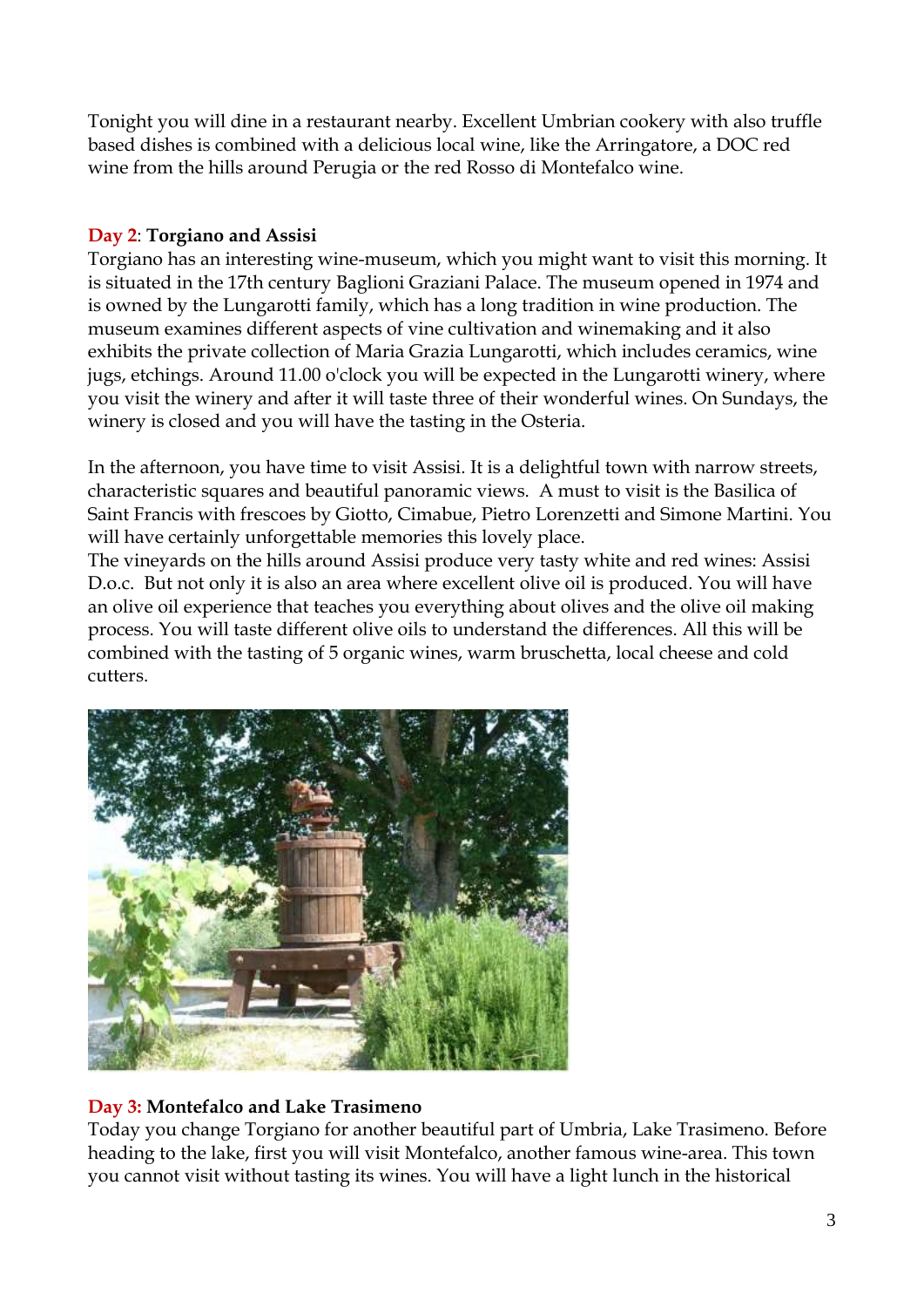centre combined with a glass of Rosso di Montefalco wine. In the afternoon, you will visit an organic wine producer. You visit their vineyards and taste their beautiful wines (not possible on Sundays) At the lake you will stay in a \*\*\*\* hotel in the centre of Passignano.



#### **Day 4: Trasimeno Lake**

Today a relaxing day around the lake to taste the wines of this D.o.c. area. In the surrounding hills, there are 350 hectares of land with grape varieties like Sangiovese, Merlot, Gamay, Cabernet Sauvignon, Grechetto and Chardonnay.

Around midday, you will visit the wine cellars of Poggio Totone and of course taste their wines combined with some local snacks. In the afternoon, you can just enjoy the surroundings.

Lake Trasimeno is famous for its freshwater water fish, so tonight you will have a farewell diner to taste some tasty fish dishes combined with a local white wine.

# **Day 5: End of the tour after breakfast**

After breakfast finishes this stunning and luscious tour !

**Prices per person:** € 595 p.p. in double room € 715 in single room

#### **The price include:**

- 4 nights with breakfast
- Tasting dinner in Torgiano, including wine
- 3 wine-tastings
- An olive oil wine tasting
- Light lunch in Montefalco with glass of wine Rosso di Montefalco included
- A fish dinner at the lake with white wine included
- Maps and descriptions